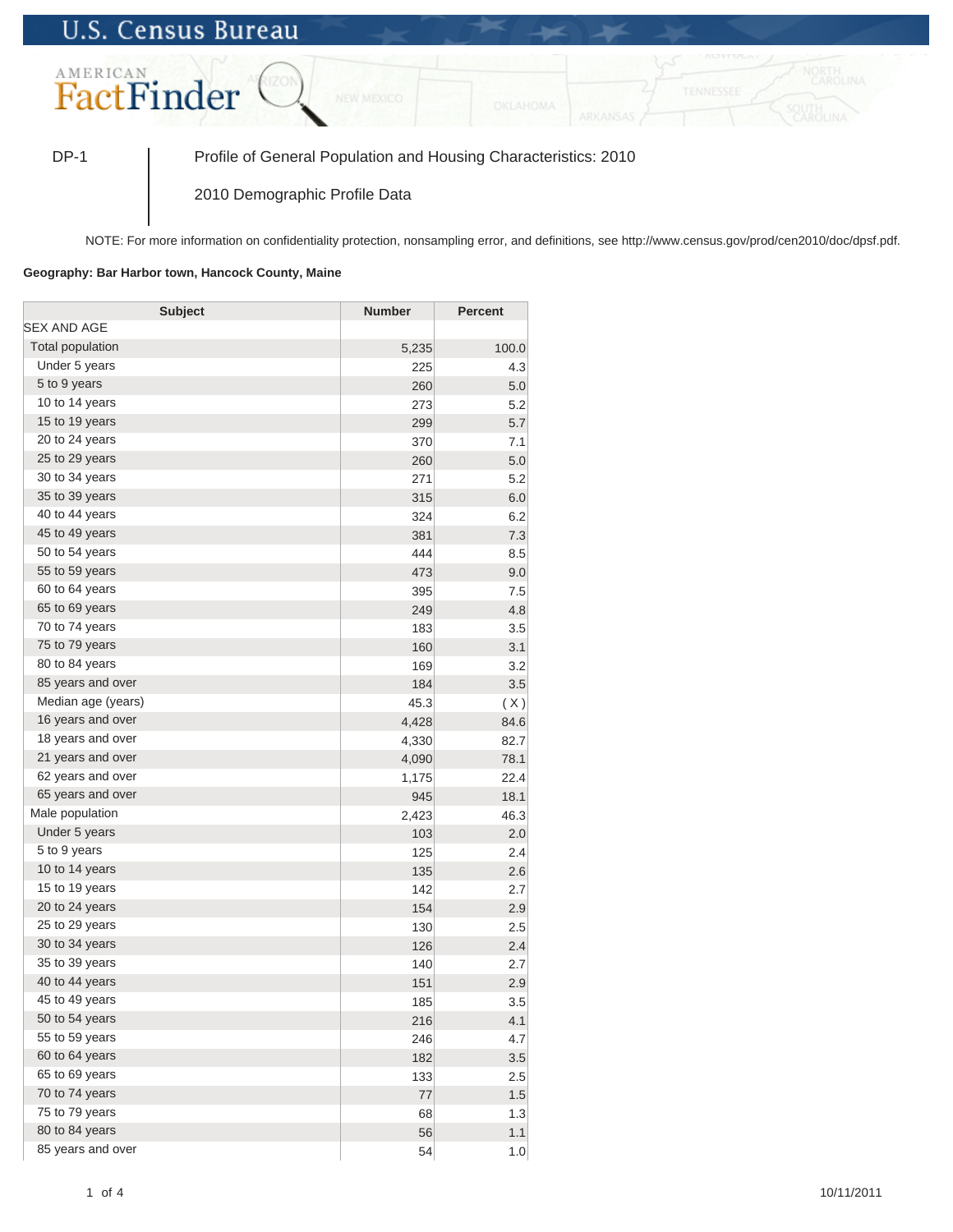| <b>Subject</b>                                      | <b>Number</b> | <b>Percent</b> |
|-----------------------------------------------------|---------------|----------------|
| Median age (years)                                  | 45.1          | (X)            |
| 16 years and over                                   | 2,033         | 38.8           |
| 18 years and over                                   | 1,986         | 37.9           |
| 21 years and over                                   | 1,884         | 36.0           |
| 62 years and over                                   | 495           | 9.5            |
| 65 years and over                                   | 388           | 7.4            |
| Female population                                   | 2,812         | 53.7           |
| Under 5 years                                       | 122           | 2.3            |
| 5 to 9 years                                        | 135           | 2.6            |
| 10 to 14 years                                      | 138           | 2.6            |
| 15 to 19 years                                      | 157           | 3.0            |
| 20 to 24 years                                      | 216           | 4.1            |
| 25 to 29 years                                      | 130           | 2.5            |
| 30 to 34 years                                      | 145           | 2.8            |
| 35 to 39 years                                      | 175           | 3.3            |
| 40 to 44 years                                      | 173           | 3.3            |
| 45 to 49 years                                      | 196           | 3.7            |
| 50 to 54 years                                      | 228           | 4.4            |
| 55 to 59 years                                      | 227           | 4.3            |
| 60 to 64 years                                      | 213           | 4.1            |
| 65 to 69 years                                      | 116           | 2.2            |
| 70 to 74 years                                      |               |                |
| 75 to 79 years                                      | 106           | 2.0            |
| 80 to 84 years                                      | 92            | 1.8            |
|                                                     | 113           | 2.2            |
| 85 years and over<br>Median age (years)             | 130           | 2.5            |
|                                                     | 45.4          | (X)            |
| 16 years and over                                   | 2,395         | 45.7           |
| 18 years and over                                   | 2,344         | 44.8           |
| 21 years and over                                   | 2,206         | 42.1           |
| 62 years and over                                   | 680           | 13.0           |
| 65 years and over                                   | 557           | 10.6           |
| <b>RACE</b>                                         |               |                |
| <b>Total population</b>                             | 5,235         | 100.0          |
| One Race                                            | 5,174         | 98.8           |
| White                                               | 4,957         | 94.7           |
| <b>Black or African American</b>                    | 41            | 0.8            |
| American Indian and Alaska Native                   | 8             | 0.2            |
| Asian                                               | 149           | 2.8            |
| Asian Indian                                        | 28            | 0.5            |
| Chinese                                             | 64            | 1.2            |
| Filipino                                            | 9             | 0.2            |
| Japanese                                            | 17            | 0.3            |
| Korean                                              | 14            | 0.3            |
| Vietnamese                                          | 0             | 0.0            |
| Other Asian [1]                                     | 17            | 0.3            |
| Native Hawaiian and Other Pacific Islander          | 0             | 0.0            |
| Native Hawaiian                                     | 0             | 0.0            |
| Guamanian or Chamorro                               | 0             | 0.0            |
| Samoan                                              | 0             | 0.0            |
| Other Pacific Islander [2]                          | 0             | 0.0            |
| Some Other Race                                     | 19            | 0.4            |
| Two or More Races                                   | 61            | 1.2            |
| White; American Indian and Alaska Native [3]        | 22            | 0.4            |
| White; Asian [3]                                    | 20            | 0.4            |
| White; Black or African American [3]                | 6             | 0.1            |
| White; Some Other Race [3]                          | 7             | 0.1            |
| Race alone or in combination with one or more other |               |                |
| races: [4]                                          |               |                |
| White                                               | 5,015         | 95.8           |
| <b>Black or African American</b>                    | 50            | 1.0            |
| American Indian and Alaska Native                   | 33            | 0.6            |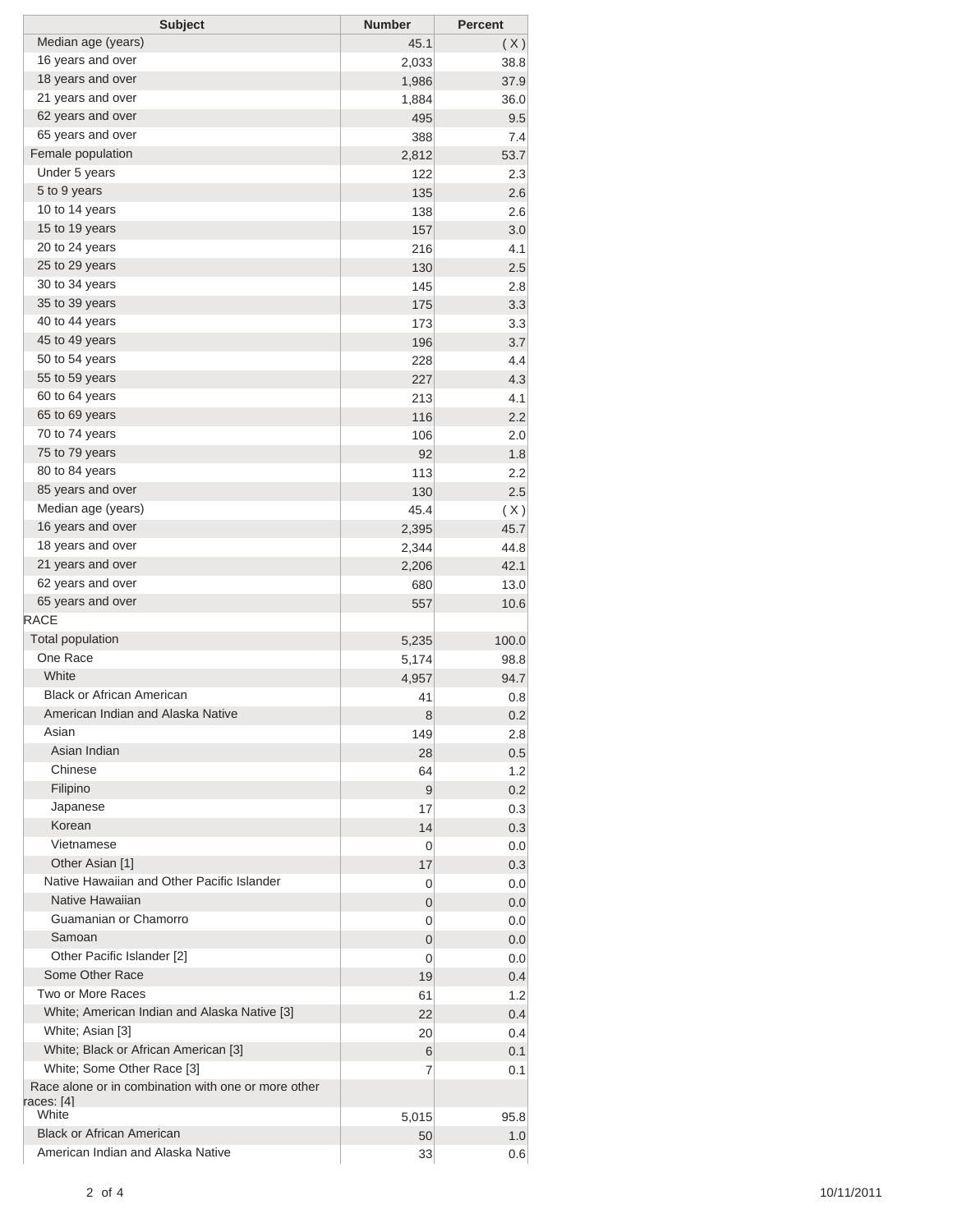| <b>Subject</b>                                                                    | <b>Number</b> | <b>Percent</b>   |
|-----------------------------------------------------------------------------------|---------------|------------------|
| Asian                                                                             | 172           | 3.3 <sub>1</sub> |
| Native Hawaiian and Other Pacific Islander                                        | 0             | 0.0              |
| Some Other Race                                                                   | 30            | 0.6              |
| HISPANIC OR LATINO                                                                |               |                  |
| Total population                                                                  | 5,235         | 100.0            |
| Hispanic or Latino (of any race)                                                  | 58            | 1.1              |
| Mexican                                                                           | 24            | 0.5              |
| Puerto Rican                                                                      | 10            | 0.2              |
| Cuban                                                                             | $\mathbf{1}$  | 0.0              |
| Other Hispanic or Latino [5]                                                      | 23            | 0.4              |
| Not Hispanic or Latino                                                            | 5,177         | 98.9             |
| HISPANIC OR LATINO AND RACE                                                       |               |                  |
| <b>Total population</b>                                                           | 5,235         | 100.0            |
| Hispanic or Latino                                                                | 58            | 1.1              |
| White alone                                                                       | 33            | 0.6              |
| Black or African American alone                                                   | 0             | 0.0              |
| American Indian and Alaska Native alone                                           | 0             | 0.0              |
| Asian alone                                                                       | 0             | 0.0              |
| Native Hawaiian and Other Pacific Islander alone                                  | 0             | 0.0              |
| Some Other Race alone<br>Two or More Races                                        | 16            | 0.3              |
|                                                                                   | 9             | 0.2              |
| Not Hispanic or Latino                                                            | 5,177         | 98.9             |
| White alone                                                                       | 4,924         | 94.1             |
| <b>Black or African American alone</b><br>American Indian and Alaska Native alone | 41            | 0.8              |
|                                                                                   | 8             | 0.2              |
| Asian alone<br>Native Hawaiian and Other Pacific Islander alone                   | 149           | 2.8              |
| Some Other Race alone                                                             | 0             | 0.0              |
| Two or More Races                                                                 | 3             | 0.1              |
| <b>RELATIONSHIP</b>                                                               | 52            | 1.0              |
| Total population                                                                  |               |                  |
| In households                                                                     | 5,235         | 100.0            |
| Householder                                                                       | 5,046         | 96.4             |
| Spouse [6]                                                                        | 2,427         | 46.4             |
| Child                                                                             | 1,038         | 19.8<br>20.1     |
| Own child under 18 years                                                          | 1,050<br>861  | 16.4             |
| Other relatives                                                                   | 81            | 1.5              |
| Under 18 years                                                                    | 29            | 0.6              |
| 65 years and over                                                                 | 22            | 0.4              |
| Nonrelatives                                                                      | 450           | 8.6              |
| Under 18 years                                                                    | 14            | 0.3              |
| 65 years and over                                                                 | 37            | 0.7              |
| <b>Unmarried partner</b>                                                          | 216           | 4.1              |
| In group quarters                                                                 | 189           | 3.6              |
| Institutionalized population                                                      | 31            | 0.6              |
| Male                                                                              | 5             | 0.1              |
| Female                                                                            | 26            | 0.5              |
| Noninstitutionalized population                                                   | 158           | 3.0              |
| Male                                                                              | 49            | 0.9              |
| Female                                                                            | 109           | 2.1              |
| <b>HOUSEHOLDS BY TYPE</b>                                                         |               |                  |
| <b>Total households</b>                                                           | 2,427         | 100.0            |
| Family households (families) [7]                                                  | 1,275         | 52.5             |
| With own children under 18 years                                                  | 509           | 21.0             |
| Husband-wife family                                                               | 1,038         | 42.8             |
| With own children under 18 years                                                  | 352           | 14.5             |
| Male householder, no wife present                                                 | 73            | 3.0              |
| With own children under 18 years                                                  | 57            | 2.3              |
| Female householder, no husband present                                            | 164           | 6.8              |
| With own children under 18 years                                                  | 100           | 4.1              |